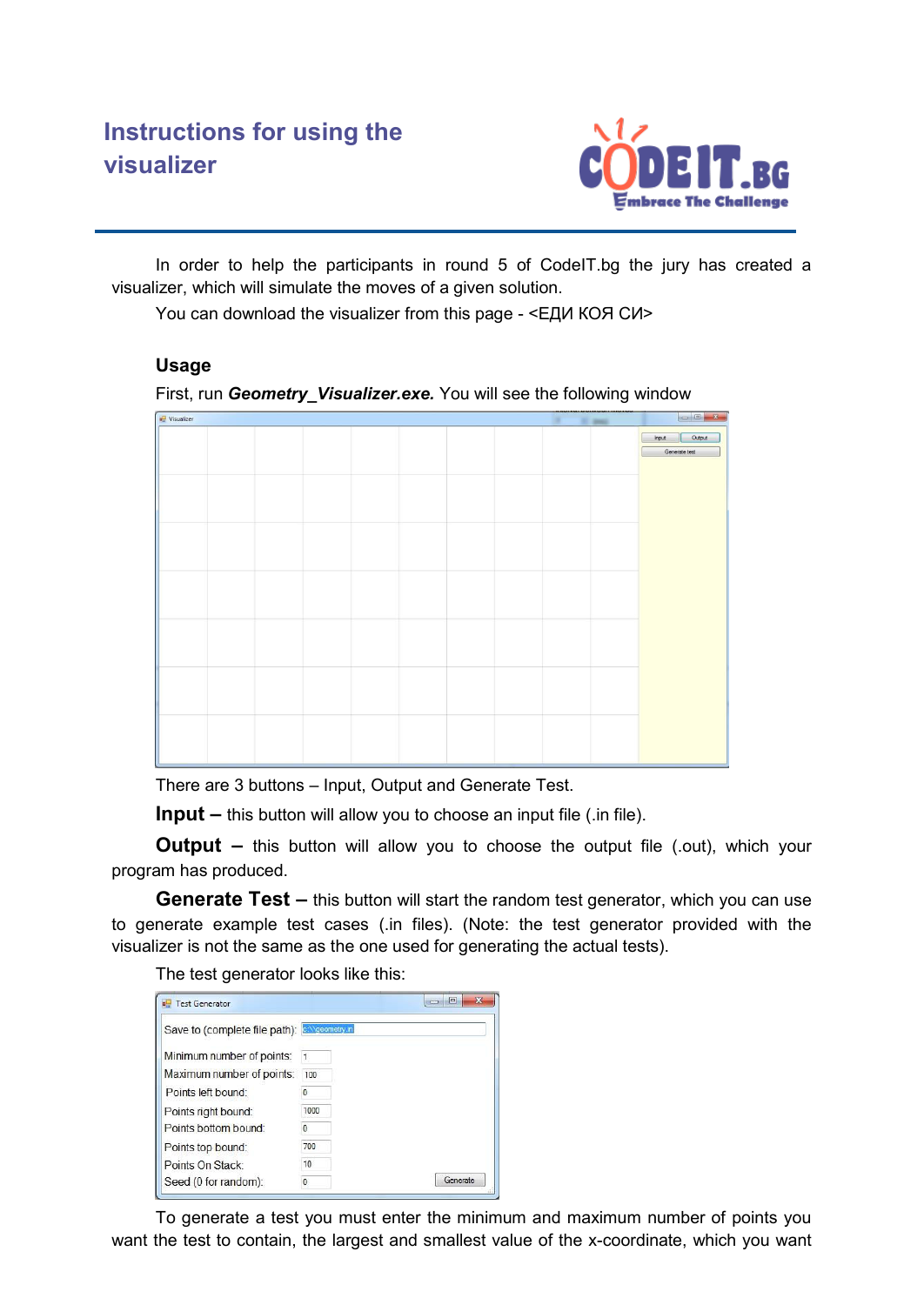## **Instructions for using the visualizer**



the points to have and the smallest and the largest value of the y-coordinate, you want the points to have (by default these values are the restrictions in the problem statement), how many points you want the stack to contain (for operation 3), and the last field, which is optional, gives you the option to provide a seed for the random test generator. Given the same restrictions and the same seed the generator produces the same test. If the value of seed is 0 a random test will be generated.

After providing valid Input and Output files, all of the buttons of the visualizer will become available.



**Previous и Next –** these buttons can be used for manual simulation of the program – the button *Next* works in two steps, and colours all points affected by the current operation. On step 1 all points removed (or just moved) by the current operation are shown in red and all points which are used by the operation, but are unchanged – in blue. On step two all new points are shown in green.

*NOTE:* You can simulate the functions of the buttons Previous and Next using, respectively, the left and right arrow keys.

**Play и Pause –** these buttons start and pause the automatic visualization. When the button Play is pressed a click of the button *Next* will be simulated every **T** milliseconds, where **T** is the number in the box **Interval between moves.** 

3A*BENEXKA*: You can use SPACEBAR to simulate a click of Play/Pause.

*ɁȺȻȿɅȿɀɄȺ 2:* The number **<sup>Т</sup>** can be edited while visualization is running.

The rest of the fields you seena will be update during visualization and are used to track the cost of the operations your program uses.